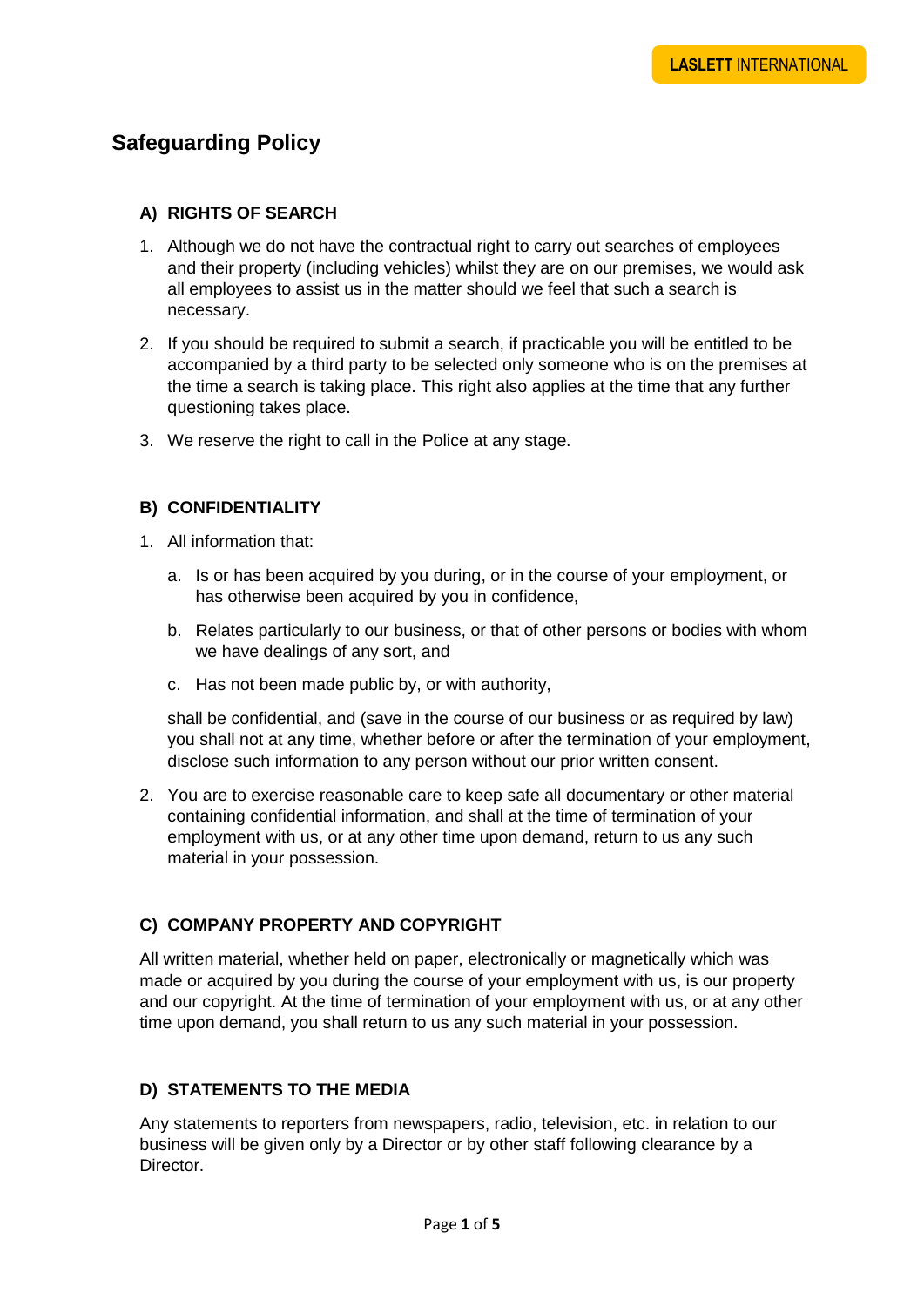## **E) INVENTIONS/DISCOVERIES**

An invention or discovery made by you will normally belong to you. However, an invention or discovery made by you will become our property if it was made: -

- a. In the course of your normal duties under such circumstances that an invention might reasonably be expected to result from those duties.
- b. Outside the course of your normal duties, but during duties specifically assigned to you, when an invention might reasonably be expected to result from these.
- c. During the course of any of your duties, and at the time you had a special obligation to further our interests arising from the nature of those duties, and your particular responsibilities.

## **F) VIRUS PROTECTION PROCEDURES**

In order to prevent the introduction of virus contamination into any Laslett International software system the following must be observed: -

- a) Unauthorised software including public domain software, magazine cover disks/CDs or Internet/World Wide Web downloads must not be used.
- b) All software must be virus checked using standard testing procedures before being used.

#### **G) USE OF COMPUTER EQUIPMENT**

In order to control the use of the company's computer equipment and reduce the risk of contamination the following will apply: -

- a) The introduction of new software must first of all be checked and authorised by a Director of the company and the IT Manager / Co-ordinator before general use will be permitted.
- b) Only authorised staff should have access to the company's computer network.
- c) Only authorised software may be used on any of the company's computer equipment.
- d) Only software that is used for business applications may be used.
- e) No software may be brought onto or taken from the company's premises without prior authorisation.
- f) Unauthorised access to the computer network will result in disciplinary action.
- g) Unauthorised copying and/or removal of computer equipment, software and company files will result in disciplinary action, such actions could lead to dismissal.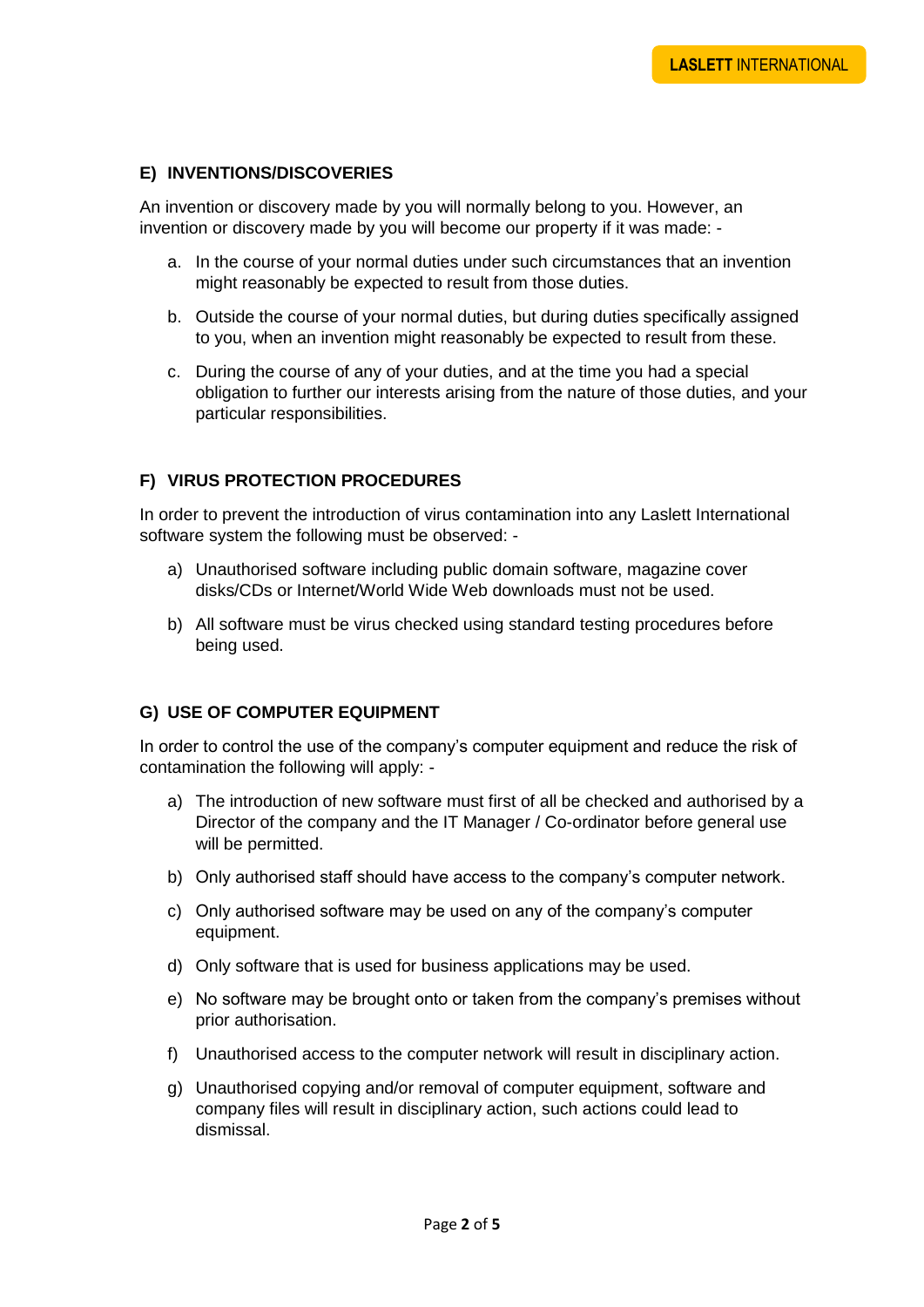## **H) E-MAIL AND INTERNET POLICY**

#### 1. Introduction

The purpose of the Internet and E-Mail policy is to provide a framework to ensure that there is continuity of procedures in the usage of Internet and E-Mail within the company. The Internet and E-Mail system have established themselves as an important communications facility within the company and have provided us with contact with professional and academic sources throughout the world. Therefore, to ensure that we are able to utilise the system to its optimum we have devised a policy that provides maximum use of the facility whilst ensuring compliance with the legislation throughout.

#### 2. Internet

Where appropriate duly authorised staff are encouraged to make use of the Internet as part of their official and professional activities. Attention must be paid to ensuring that published information has relevance to normal professional activities before material is released in the company name. Where personal views are expressed a disclaimer stating that this is the case should be clearly added to all correspondence.

The company's intellectual property right and copyright must not be compromised when publishing on the internet.

The availability and variety of information on the Internet has meant that it can be used to obtain material reasonably considered to be offensive. The use of the Internet to access and/or distribute any kind of offensive material, or material that is not work related, leaves an individual liable to disciplinary action which could lead to dismissal.

#### 3. E-Mail

- a) The use of the E-Mail system is encouraged as its appropriate use facilitates efficiency. Used correctly it is a facility that is of assistance to employees. Inappropriate use however causes many problems including distractions, time wasting and legal claims. The procedure sets out the company's position on the correct use of the E-Mail system.
- b) Please note as all E-Mails may be monitored, should you need to send/receive E-Mails (or any other telecommunications i.e. telephone calls) of a private and confidential nature, you are advised to speak immediately to the IT Manager / Co-ordinator, so that arrangements can be made to preserve your privacy.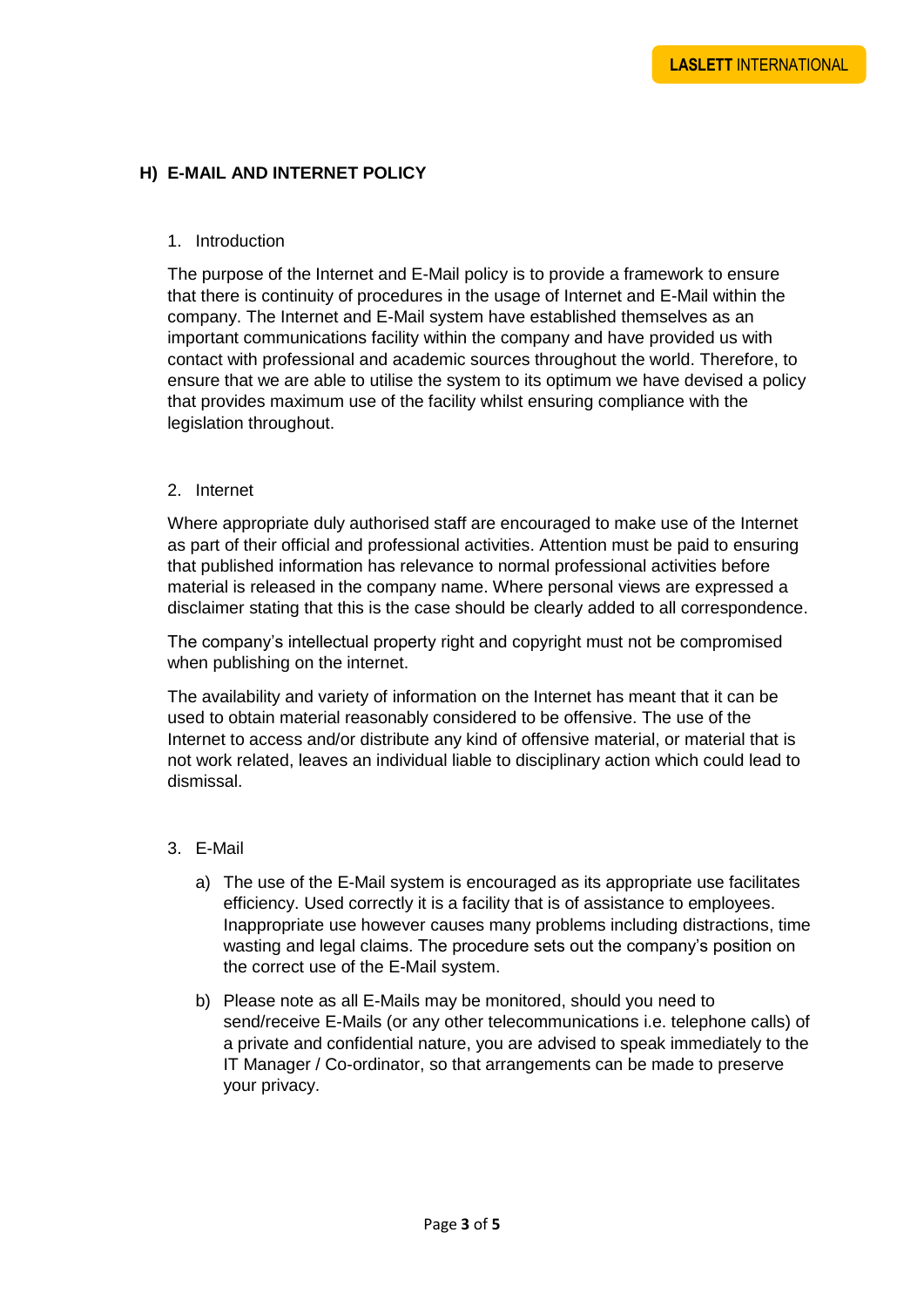- 4. Procedures Authorised Use
	- a) Unauthorised or inappropriate use of the E-Mail system may result in disciplinary action, which could include summary dismissal.
	- b) The E-Mail system is available for communication and matters directly concerned with the legitimate business of the company. Employees using the E-Mail system should give particular attention to the following points:
		- i) all comply with company communication standards.

ii) E-Mail messages and copies should only be sent to those for whom they are particularly relevant.

iii) E-Mail should not be used as a substitute for face-to-face communication or telephone contact. Flame mails (i.e. E-Mails that are abusive) must not be sent.

Hasty messages sent without proper consideration can cause upset, concern or misunderstanding.

iv) If an E-Mail is confidential, the user must ensure that the necessary steps are taken to protect confidentiality. The company will be liable for infringing copyright or any defamatory information that is circulated either within the company or to external users of the system.

v) Offers or contracts transmitted by E-Mail are as legally binding on the company as those sent on paper.

c) The company will not tolerate the use of E-Mail system for unofficial or inappropriate purposes including: -

i) Any messages that could constitute bullying, harassment or other detriment.

ii) Personal use (social invitations, personal messages, jokes, cartoons, chain letters or other private matters).

iii) On-line gambling.

iv) Accessing or transmitting pornography.

v) Transmitting copyright information and/or any software available to the user.

vi) Posting confidential information about other employees, the company or its customers or suppliers.